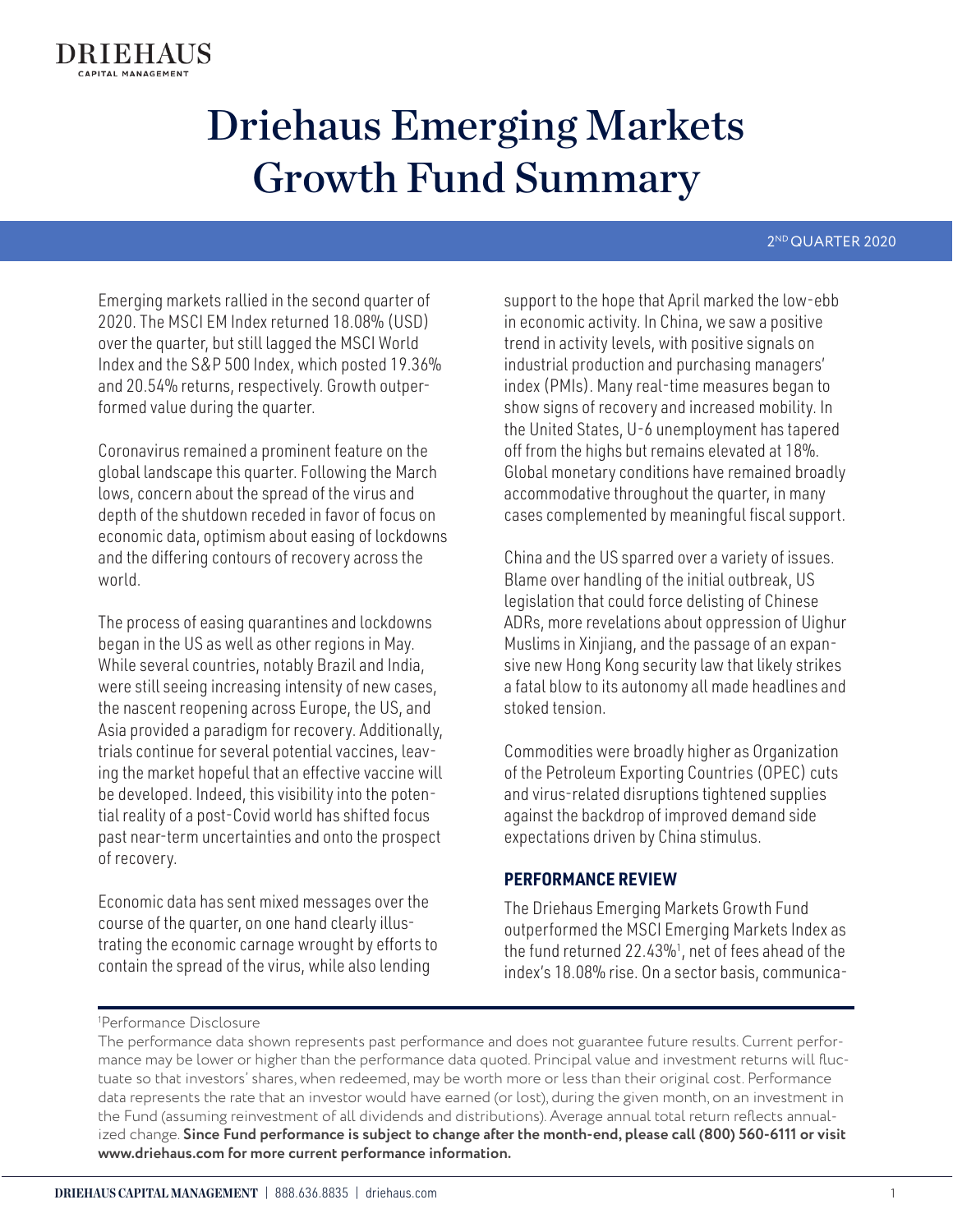tion services, information technology and financials were all key positive contributors. We outperformed largely on stock selection, benefitting in particular from active bets within North Asian tech hardware. Our sector underweight to financials was a tailwind as the sector underperformed. Consumer staples was the largest detractor from the fund's relative performance, driven by our overweight to the underperforming sector.

From a country standpoint, China was the key driver of the fund's outperformance driven by strong stock selection. Every sector contributed positively with financials, consumer, tech and healthcare leading.

### **OUTLOOK AND POSITIONING**

Over the quarter, the fund shifted exposure towards consumer (both staples and discretionary), communication services and information technology, and increased our underweights in materials, energy, industrials and financials. The fund continued to add to its weight in China, Taiwan and South Korea

during the quarter, narrowing our underweights across North Asia. While we believe the improved economic sentiment that has taken hold in recent months will be borne out by improving activity levels, we are mindful of becoming overextended in areas that have moved too fast.

Focus will remain on measuring the progress of economic recovery through economic data and leading edge indicators. Should the recovery continue, the market may turn a concerned eye towards the risk of governments and central banks withdrawing the current extraordinary level of policy support. Relevant for our style, the current dispersion between growth and value looks extreme and some measure of normalization should be expected if economic recovery progresses.

Even following the strong year-to date performance, we believe emerging markets will continue to present opportunities that will be positive for our fund.

— Driehaus Emerging Markets Growth Team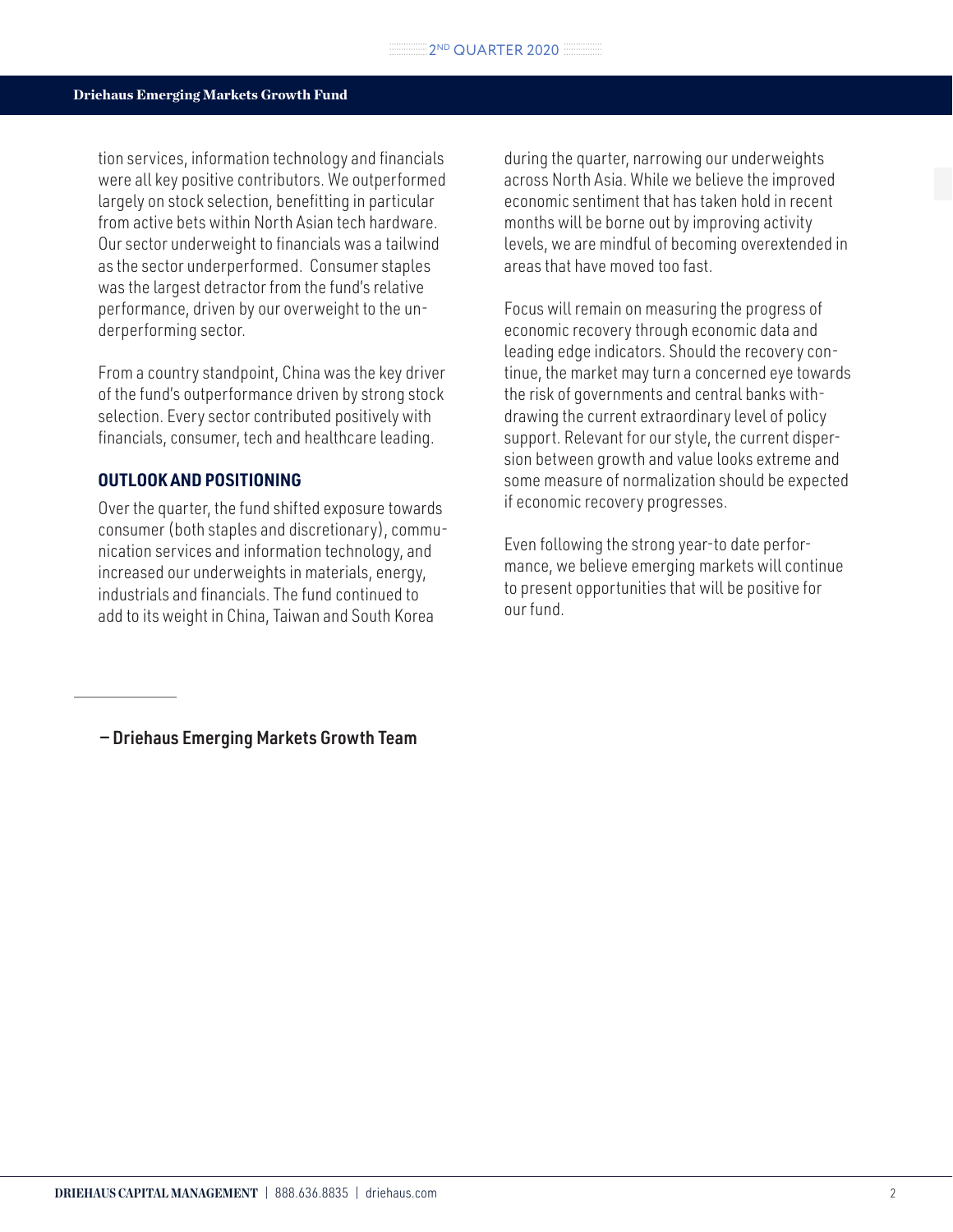JUNE 2020 --------------<br>--------------

## Driehaus Emerging Markets Growth Fund

. . . . . . . . . . . . . . . .

#### % Month-End Performance (as of 6/30/20)

|                                                           |      |         | <b>Annualized</b> |        |        |         |           |  |
|-----------------------------------------------------------|------|---------|-------------------|--------|--------|---------|-----------|--|
|                                                           | MTH  | YTD     | 1 Year            | 3 Year | 5 Year | 10 Year | Inception |  |
| <b>Investor Class: DREGX</b>                              | 8.81 | $-3.47$ | 5.13              | 6.52   | 5.53   | 6.16    | 10.89     |  |
| Institutional Class: DIEMX <sup>1</sup>                   | 8.84 | $-3.32$ | 5.43              | 6.74   | 5.66   | 6.22    | 10.92     |  |
| MSCI Emerging Markets Index (ND) <sup>2</sup> (Benchmark) | 7.35 | -9.78   | $-3.39$           | 1.90   | 2.86   | 3.27    | $\star$   |  |
| MSCI Emerging Markets Growth Index (ND)3                  | 9.36 | $-1.52$ | 9.67              | 6.19   | 6.35   | 5.76    | $\star$   |  |

#### % Quarter-End Performance (as of 6/30/20)

|                                                           |       |         | <b>Annualized</b> |        |        |         |           |  |
|-----------------------------------------------------------|-------|---------|-------------------|--------|--------|---------|-----------|--|
|                                                           | QTR   | YTD     | 1 Year            | 3 Year | 5 Year | 10 Year | Inception |  |
| <b>Investor Class: DREGX</b>                              | 22.43 | $-3.47$ | 5.13              | 6.52   | 5.53   | 6.16    | 10.89     |  |
| Institutional Class: DIEMX1                               | 22.54 | $-3.32$ | 5.43              | 6.74   | 5.66   | 6.22    | 10.92     |  |
| MSCI Emerging Markets Index (ND) <sup>2</sup> (Benchmark) | 18.08 | $-9.78$ | $-3.39$           | 1.90   | 2.86   | 3.27    | $\star$   |  |
| MSCI Emerging Markets Growth Index (ND) <sup>3</sup>      | 22.09 | $-1.52$ | 9.67              | 6.19   | 6.35   | 5.76    | $\star$   |  |

#### % Calendar Year Return (10 years)



Sources: Driehaus Capital Management LLC, Factset Research Systems, Inc., eVestment Alliance Data as of  $6/30/20$ .

The performance data shown represents past performance and does not guarantee future results. Current performance may be lower or higher than the performance data quoted. Principal value<br>and investment returns will fluctuate so that investors' shares, when redeemed, may be worth more<br>or less than their original cos earned (or lost), during the given month, on an investment in the Fund (assuming reinvestment of all<br>dividends and distributions). Average annual total return reflects annualized change. Since Fund per-<br>formance is subject com for more current performance information.

\*The inception of the fund predates the inception of the index. 1 Institutional Class performance is that of the Investor Class from December 31, 1997 through the inception of the Institutional Class on July 17, 2017, and actual Institutional Class performance thereafter. Performance has not been adjusted to reflect the expenses of the Institutional Class for the period prior to the Class' sinception, and Institutional Cl

#### **DRIEHAUS CAPITAL MANAGEMENT** | 888.636.8835 | driehaus.com

#### DREGX INVESTOR CLASS **INSTITUTIONAL CLASS** DIEMX **Tickers**

#### **Facts**

| Firm Assets Under Management                 | \$9.1 billion     |                      |  |  |  |
|----------------------------------------------|-------------------|----------------------|--|--|--|
| <b>Investment Universe</b>                   | EM all cap equity |                      |  |  |  |
| <b>Investment Style</b>                      | Growth equity     |                      |  |  |  |
|                                              | <b>DREGX</b>      | <b>DIEMX</b>         |  |  |  |
| <b>Inception Date</b>                        | 12/31/97          | 7/17/17 <sup>1</sup> |  |  |  |
| Assets Under Management                      | \$775M            | \$961M               |  |  |  |
| <b>Annual Operating Expenses<sup>4</sup></b> |                   |                      |  |  |  |
| <b>Gross Expenses</b>                        | 1.43%             | 1.22%                |  |  |  |
| <b>Net Expenses</b>                          | 1.43%             | 1.22%                |  |  |  |

#### **Portfolio Characteristics**

| 5-year period                | <b>DREGX</b> | <b>BENCHMARK</b> |
|------------------------------|--------------|------------------|
| Annualized Alpha             | 2.90         | n/a              |
| Sharpe Ratio                 | 0.28         | 0.10             |
| <b>Information Ratio</b>     | 0.57         | n/a              |
| <b>Beta</b>                  | 0.86         | 1.00             |
| <b>Standard Deviation</b>    | 15.81        | 17.86            |
| <b>Tracking Error</b>        | 4.71         | 0.00             |
| R-squared                    | 0.94         | 1.00             |
| <b>Market Cap Breakout</b>   | <b>DREGX</b> | <b>BENCHMARK</b> |
| <\$5 billion                 | 7.1%         | 12.1%            |
| \$5-\$15 billion             | 15.4%        | 24.2%            |
| > \$15 billion               | 77.5%        | 63.7%            |
|                              | <b>DREGX</b> | <b>BENCHMARK</b> |
| Number of Holdings           | 96           | 1,385            |
| Weighted Avg. Market Cap (M) | \$160,822    | \$135,504        |
| Median Market Cap (M)        | \$20,971     | \$5,528          |
| Est. 3-5 Year EPS Growth     | 22.0%        | 16.2%            |

Active Share (3-year avg.)<sup>5</sup> 74.92 n/a

## Portfolio Management

**Howard Schwab**, Lead Portfolio Manager *19 years of industry experience*

**Chad Cleaver, CFA**, Portfolio Manager *18 years industry experience*

**Richard Thies**, Portfolio Manager *13 years of industry experience*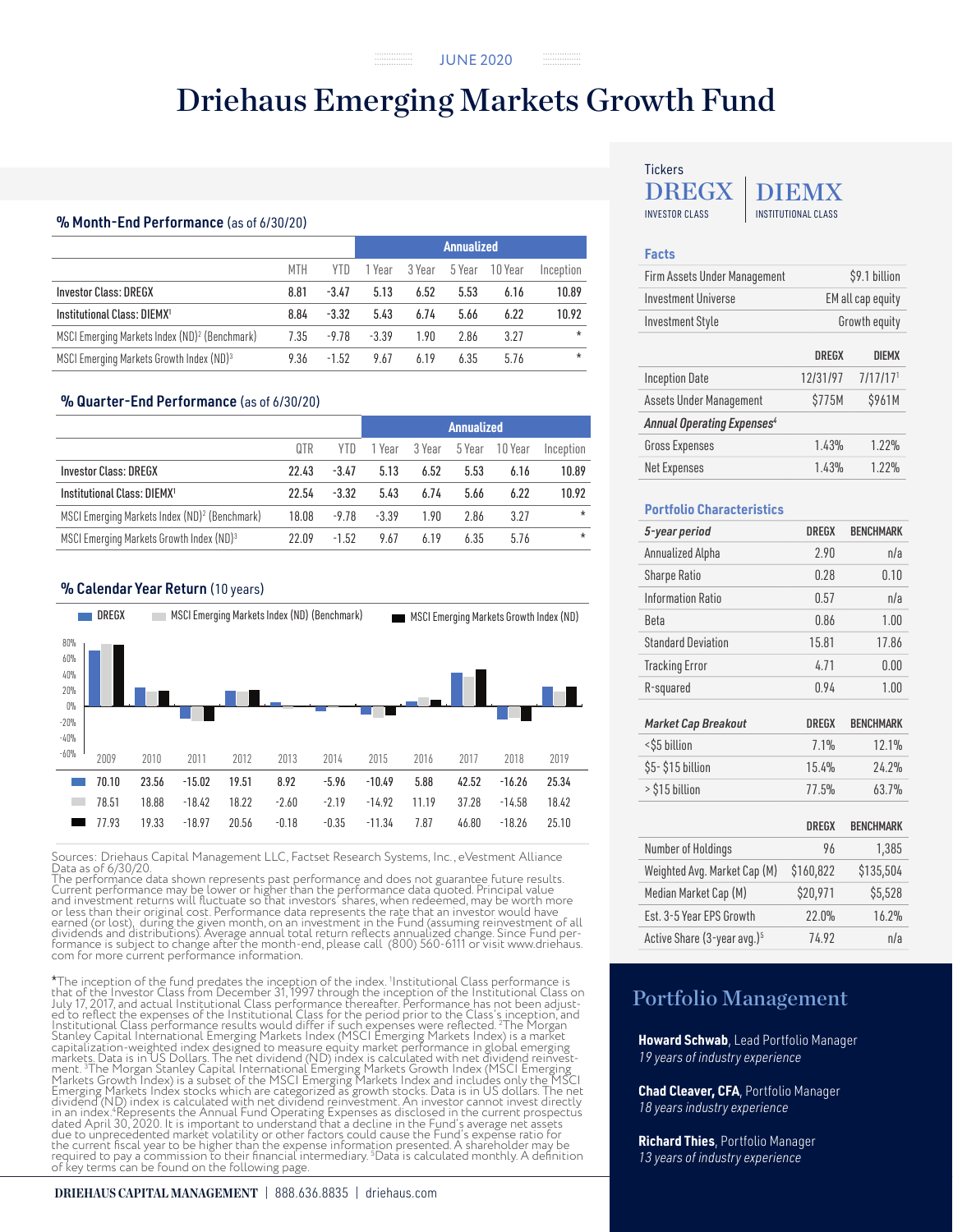#### Sector Weights (%)

|                       | Comm.<br>Services | Consumer<br>Discretionary | Consumer<br><b>Staples</b> | Energy | Financials | Health Care | Industrials | Information<br>Technology | Materials | <b>Real Estate</b> | <b>Utilities</b> | Cash |
|-----------------------|-------------------|---------------------------|----------------------------|--------|------------|-------------|-------------|---------------------------|-----------|--------------------|------------------|------|
| <b>DREGX</b>          | 16.8              | 16.6                      | 11.2                       | 3.0    | 13.8       | 5.2         | 3.9         | 19.9 <sub>1</sub>         | 3.4       | 0.4                | 0.4              | 5.5  |
| Benchmark             | 13.5              | 17.4                      | 6.5                        | 5.9    | 19.1       | 4.3         | 4.7         | 16.9                      | 6.9       | 2.6                | 2.3              | 0.0  |
| <b>Active Weights</b> | 3.3               | -0.8                      | 4.7                        | -2.9   | $-5.3$     | 0.9         | $-0.8$      | 2.9                       | $-3.5$    | -2.2               | -1.8             | 5.5  |

|                    | <b>DREGX</b> | Benchmark | <b>Active Weights</b> |
|--------------------|--------------|-----------|-----------------------|
| Argentina          | 0.5          | 0.1       | 0.4                   |
| Brazil             | 5.3          | 5.1       | 0.1                   |
| Chile              | 0.5          | 0.6       | $-0.1$                |
| China/Hong Kong    | 40.8         | 40.0      | 0.8                   |
| Egypt              | 0.7          | 0.1       | 0.6                   |
| Hungary            | 0.7          | 0.2       | 0.5                   |
| India              | 8.9          | 8.0       | 0.9                   |
| Indonesia          | 1.3          | 1.5       | $-0.1$                |
| Malaysia           | 0.7          | 1.8       | $-1.1$                |
| Mexico             | 1.1          | 1.7       | $-0.7$                |
| Poland             | 1.3          | 0.7       | 0.6                   |
| Russia             | 2.3          | 3.0       | $-0.6$                |
| South Africa       | 0.4          | 3.7       | $-3.3$                |
| South Korea        | 8.9          | 11.6      | $-2.7$                |
| Taiwan             | 10.0         | 12.3      | $-2.2$                |
| <b>Thailand</b>    | 0.5          | 2.3       | $-1.8$                |
| Other <sup>2</sup> | 10.5         | 1.3       | 9.3                   |
| Cash               | 5.5          | 0.0       | 5.5                   |

#### Country Weights (%) Country Weights (%)

| Company                                      | Sector                        | Country     | % of Fund |
|----------------------------------------------|-------------------------------|-------------|-----------|
| Alibaba Group Holding Ltd. Sponsored ADR     | <b>Consumer Discretionary</b> | Hong Kong   | 7.4       |
| Tencent Holdings Ltd.                        | <b>Communication Services</b> | Hong Kong   | 7.1       |
| Taiwan Semiconductor Manufacturing Co., Ltd. | Information Technology        | Taiwan      | 3.9       |
| Samsung Electronics Co., Ltd.                | Information Technology        | South Korea | 2.4       |
| <b>ICICI Bank Limited Sponsored ADR</b>      | <b>Financials</b>             | India       | 1.8       |



#### Rolling Five-Year Returns<sup>3</sup> Risk vs. Return (Five-Years)



Sources: Driehaus Capital Management LLC, Factset Research Systems, Inc., eVestment Alliance<br>Foreside Financial Services, LLC, Distributor<br>"Data as of 6/30/20. Benchmark: MSCI Emerging Markets Index (ND)<br>"Holdings subject

The Fund invests in foreign securities, including small and mid cap stocks, which may be subject to greater volatility than other investments. During certain periods, the Fund has been to determine the different particular political conditions in countries in which the Fund invests. These risks are generally greater when investing in emerging markets. These and other risk consid-<br>erations are discussed in the Fund's prospectus. **Please consi** 

TERMS: **Active share** represents the share of portfolio holdings that differ from the benchmark index holdings. **Average drawdown** is the arithmetic average of<br>declines in value during a given period of time. **Downside ris** fall slower. **Standard deviation** is a measure of the average deviations of a return series from its mean; often used as a measure of portfolio volatility. A large<br>standard deviation implies that there have been large swin that is being taken by a manager. **Tracking error** accounts for the deviation away from the benchmark and does not indicate in which direction it occurred, ei<br>ther positive or negative. Alpha is the measure of performance calculated by finding the portfolio's excess return and then dividing by the portfolio's standard deviation. **Information Ratio** (IR) measures'a portfolio manag-<br>er's ability to generate excess returns relative to a benchm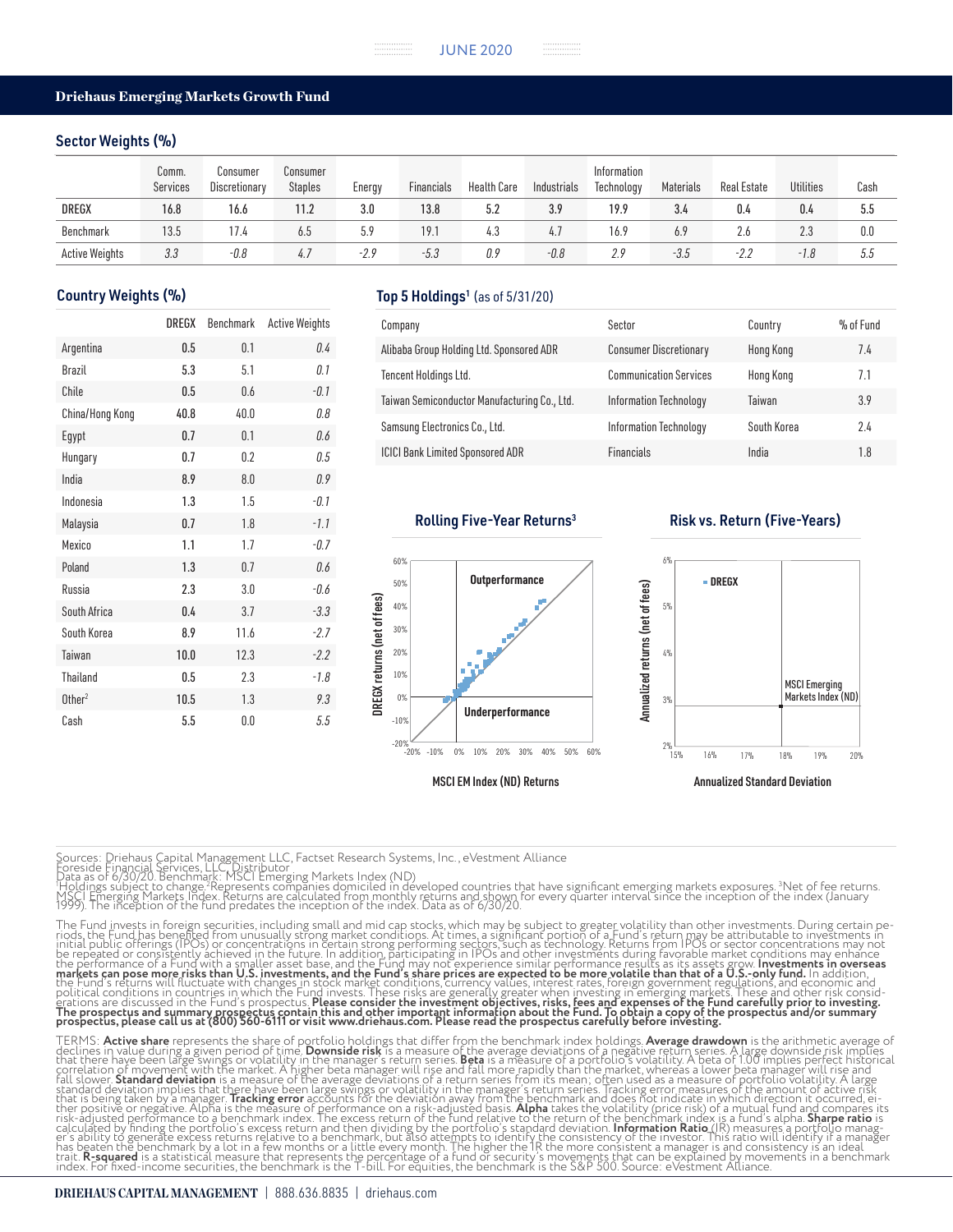#### Sector Attribution 2nd Quarter — 3/31/20 to 6/30/20

|                               |                     | <b>Driehaus Emerging Markets Growth Fund</b><br>(Port)(%) |                                  | <b>MSCI Emerging Markets Index (ND)<sup>1</sup></b> | <b>Attribution Analysis</b><br>$(\%)$ |                               |                           |
|-------------------------------|---------------------|-----------------------------------------------------------|----------------------------------|-----------------------------------------------------|---------------------------------------|-------------------------------|---------------------------|
|                               | Port Avg.<br>Weight | Port Total<br>Return                                      | <b>Port Contrib</b><br>To Return | Bench<br>Avg. Weight                                | <b>Bench Total</b><br>Return          | Bench<br>Contrib<br>To Return | Total Effect <sup>2</sup> |
| <b>Communication Services</b> | 14.69               | 40.27                                                     | 5.52                             | 13.07                                               | 23.35                                 | 2.94                          | 2.25                      |
| <b>Consumer Discretionary</b> | 15.54               | 25.11                                                     | 4.06                             | 16.15                                               | 22.27                                 | 3.55                          | 0.53                      |
| <b>Consumer Staples</b>       | 11.06               | 11.39                                                     | 1.39                             | 6.57                                                | 13.33                                 | 0.91                          | $-0.39$                   |
| Energy                        | 2.99                | 30.60                                                     | 1.01                             | 6.16                                                | 22.97                                 | 1.48                          | 0.00                      |
| Financials                    | 14.54               | 14.25                                                     | 1.84                             | 20.32                                               | 7.61                                  | 1.60                          | 1.34                      |
| <b>Health Care</b>            | 5.42                | 37.94                                                     | 2.06                             | 3.86                                                | 37.44                                 | 1.32                          | 0.43                      |
| Industrials                   | 5.32                | 16.01                                                     | 1.03                             | 4.93                                                | 16.88                                 | 0.85                          | 0.13                      |
| Information Technology        | 17.51               | 30.29                                                     | 5.05                             | 16.80                                               | 20.47                                 | 3.28                          | 1.65                      |
| Materials                     | 3.74                | 16.54                                                     | 0.95                             | 6.92                                                | 24.24                                 | 1.66                          | $-0.18$                   |
| <b>Real Estate</b>            | 0.62                | 4.67                                                      | 0.02                             | 2.76                                                | 5.99                                  | 0.19                          | 0.26                      |
| <b>Utilities</b>              | 0.62                | $-2.77$                                                   | $-0.07$                          | 2.46                                                | 10.61                                 | 0.29                          | 0.00                      |
| Cash                          | 7.96                | $-0.20$                                                   | $-0.02$                          | 0.00                                                | 0.00                                  | 0.00                          | $-1.26$                   |
| Other                         | 0.00                | $-0.29$                                                   | $-0.31$                          | 0.00                                                | 0.00                                  | 0.00                          | $-0.30$                   |
| Total                         | 100.00              | 22.53                                                     | 22.53                            | 100.00                                              | 18.08                                 | 18.08                         | 4.45                      |

Sources: FactSet Research Systems Inc. and Driehaus Capital Management. Per FactSet Research Systems Inc., the Attribution Report provides an in-depth analysis of relative performance. With this report one can research whether a portfolio outperformed a benchmark, and how each group contributed to performance. The performance data shown above is estimated and represents past performance and does not guarantee future results. Current performance may be lower or higher than the performance data quoted. The information presented is intended for informational purposes only. 1 A definition of this index can be found on page 3. <sup>2</sup>Total Effect - The Total Effect for each MSCI/GICS Sector is equal to the sum of the individual Attribution Effects for that MSCI/GICS Sector.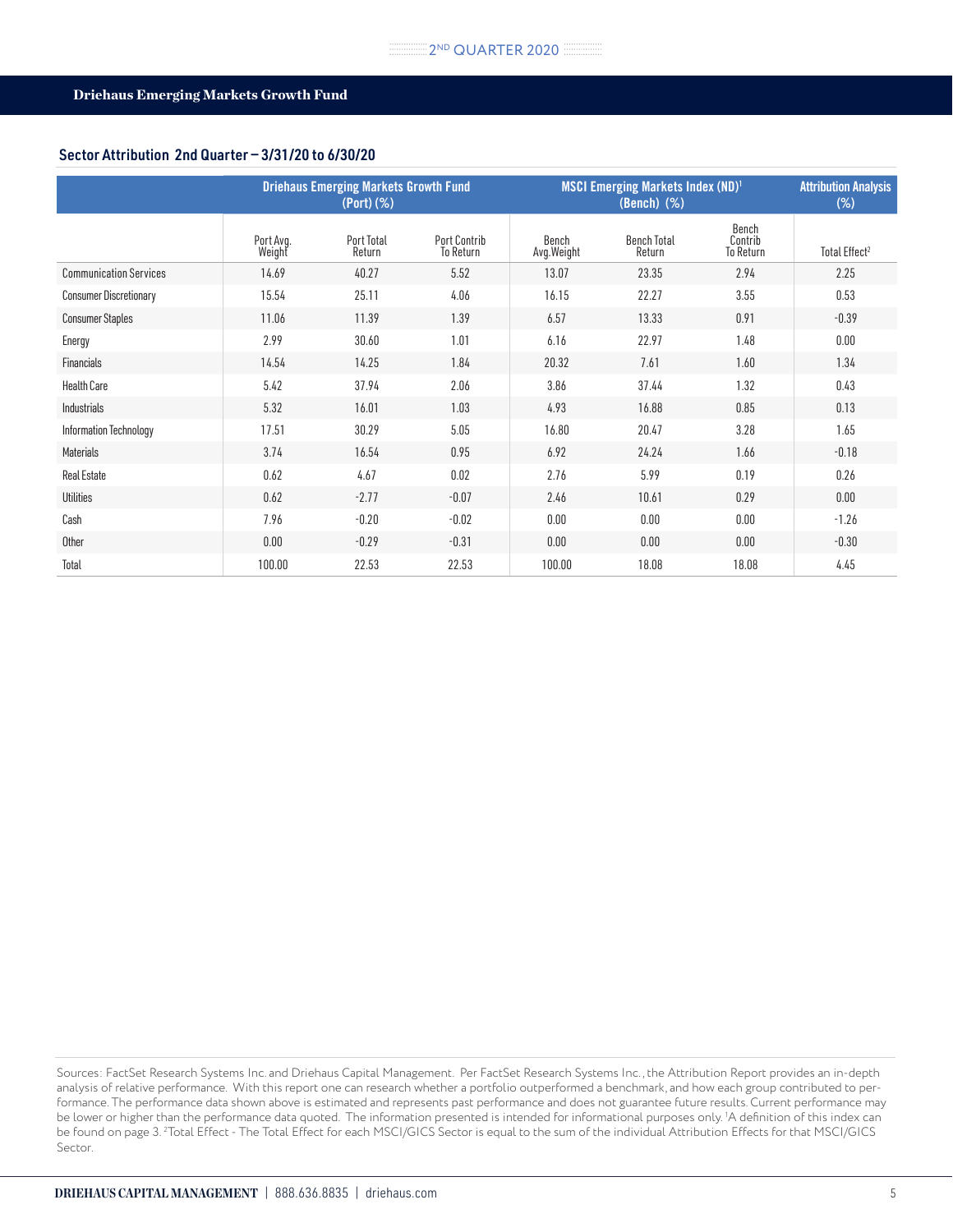#### Country Performance Attribution 2nd Quarter — 3/31/20 to 6/30/20

|                             | <b>Driehaus Emerging Markets Growth Fund</b><br>(Port) (%) |                      |                           | <b>MSCI Emerging Markets Index (ND)1</b> | <b>Attribution</b><br>Analysis (%) |                               |                           |
|-----------------------------|------------------------------------------------------------|----------------------|---------------------------|------------------------------------------|------------------------------------|-------------------------------|---------------------------|
| <b>MSCI Country</b>         | Port Avg.<br>Weight                                        | Port Total<br>Return | Port Contrib<br>To Return | Bench<br>Avg.Weight                      | <b>Bench Total</b><br>Return       | Bench<br>Contrib<br>To Return | Total Effect <sup>2</sup> |
| Argentina                   | 1.03                                                       | 109.97               | 0.94                      | 0.13                                     | 43.70                              | 0.05                          | 0.74                      |
| <b>Brazil</b>               | 5.08                                                       | 18.97                | 1.09                      | 4.98                                     | 22.85                              | 1.13                          | $-0.12$                   |
| Canada                      | 0.95                                                       | 37.63                | 0.63                      | 0.00                                     | $0.00\,$                           | $0.00\,$                      | 0.45                      |
| Cayman Islands              | 0.23                                                       | 19.17                | 0.11                      | 0.44                                     | 30.29                              | 0.13                          | $0.05\,$                  |
| Chile                       | 0.06                                                       | $-4.56$              | $-0.01$                   | 0.63                                     | 15.58                              | 0.11                          | $0.00\,$                  |
| China                       | 32.67                                                      | 28.87                | 9.33                      | 35.29                                    | 15.66                              | 5.58                          | 4.16                      |
| Colombia                    | 0.00                                                       | 0.00                 | $0.00\,$                  | 0.22                                     | 9.81                               | 0.03                          | 0.02                      |
| Czech Republic              | 0.00                                                       | $0.00\,$             | $0.00\,$                  | 0.11                                     | 24.10                              | 0.03                          | $0.00\,$                  |
| Egypt                       | 0.77                                                       | 10.06                | 0.09                      | 0.13                                     | 7.07                               | 0.01                          | $-0.03$                   |
| Greece                      | 0.53                                                       | 4.03                 | $0.06\,$                  | 0.18                                     | 10.88                              | 0.03                          | $-0.04$                   |
| <b>Hong Kong</b>            | 7.03                                                       | 18.78                | 1.30                      | 3.97                                     | 9.96                               | 0.43                          | 0.27                      |
| Hungary                     | 0.75                                                       | 21.02                | 0.16                      | 0.23                                     | 14.29                              | 0.03                          | $0.04\,$                  |
| India                       | 7.68                                                       | 7.47                 | 0.49                      | 7.91                                     | 20.58                              | 1.53                          | $-0.98$                   |
| Indonesia                   | 1.24                                                       | 17.18                | 0.22                      | 1.49                                     | 23.96                              | 0.35                          | $-0.08$                   |
| Japan                       | 0.77                                                       | 29.83                | 0.23                      | 0.00                                     | $0.00\,$                           | $0.00\,$                      | 0.09                      |
| Jersey                      | 0.00                                                       | $0.00\,$             | $0.00\,$                  | 0.09                                     | 23.57                              | 0.02                          | $0.00\,$                  |
| Luxembourg                  | 0.00                                                       | $0.00\,$             | $0.00\,$                  | 0.05                                     | 10.02                              | $0.00\,$                      | 0.01                      |
| Malaysia                    | 0.69                                                       | 21.01                | 0.15                      | 1.83                                     | 13.58                              | 0.25                          | 0.11                      |
| Mexico                      | 1.95                                                       | $-0.02$              | 0.09                      | 1.82                                     | 10.97                              | 0.22                          | $-0.16$                   |
| Netherlands                 | 1.81                                                       | 41.10                | 0.68                      | 0.08                                     | 39.87                              | 0.03                          | 0.34                      |
| Pakistan                    | 0.00                                                       | $0.00\,$             | $0.00\,$                  | 0.02                                     | 13.65                              | $0.00\,$                      | 0.01                      |
| Panama                      | 0.01                                                       | $-7.03$              | $-0.02$                   | 0.00                                     | 0.00                               | $0.00\,$                      | $-0.02$                   |
| Peru                        | 0.00                                                       | $0.00\,$             | 0.00                      | 0.22                                     | 3.35                               | 0.01                          | $0.04\,$                  |
| Philippines                 | 0.06                                                       | 0.68                 | $-0.02$                   | 0.84                                     | 19.67                              | 0.16                          | $-0.05$                   |
| Poland                      | 1.56                                                       | 42.29                | 0.66                      | 0.73                                     | 20.51                              | 0.15                          | 0.35                      |
| Qatar                       | 0.00                                                       | $0.00\,$             | $0.00\,$                  | 0.92                                     | 7.21                               | 0.09                          | 0.09                      |
| Romania                     | 0.00                                                       | 0.00                 | $0.00\,$                  | 0.04                                     | 21.65                              | 0.01                          | $0.00\,$                  |
| Russia                      | 3.07                                                       | 17.09                | 0.83                      | 3.18                                     | 18.25                              | 0.67                          | 0.12                      |
| Saudi Arabia                | 0.00                                                       | $0.00\,$             | $0.00\,$                  | 2.63                                     | 13.80                              | 0.40                          | 0.10                      |
| Singapore                   | 1.72                                                       | 65.01                | 0.88                      | 0.02                                     | 3.71                               | $0.00\,$                      | 0.59                      |
| South Africa                | 0.53                                                       | $-16.36$             | $-0.07$                   | 3.69                                     | 27.44                              | 0.97                          | $-0.49$                   |
| South Korea                 | 7.53                                                       | 20.88                | 1.65                      | 11.77                                    | 19.55                              | 2.26                          | $0.05\,$                  |
| Switzerland                 | 0.55                                                       | 7.59                 | 0.06                      | 0.00                                     | 0.00                               | $0.00\,$                      | $-0.04$                   |
| Taiwan                      | 9.08                                                       | 30.29                | 2.62                      | 12.44                                    | 21.39                              | 2.54                          | 0.62                      |
| Thailand                    | 0.52                                                       | 21.21                | 0.11                      | 2.32                                     | 23.63                              | $0.54\,$                      | $-0.11$                   |
| Turkey                      | $0.00\,$                                                   | $0.00\,$             | $0.00\,$                  | 0.44                                     | 18.72                              | $0.08\,$                      | $0.00\,$                  |
| <b>United Arab Emirates</b> | 0.16                                                       | $-16.32$             | $-0.03$                   | $0.55\,$                                 | 15.73                              | 0.09                          | $-0.04$                   |
| <b>United Kingdom</b>       | 0.00                                                       | 0.00                 | $0.00\,$                  | $0.08\,$                                 | 15.26                              | 0.01                          | 0.01                      |
| <b>United States</b>        | 4.01                                                       | 15.60                | 0.64                      | 0.52                                     | 22.05                              | 0.12                          | $-0.08$                   |
| Cash                        | 7.96                                                       | $-0.20$              | $-0.02$                   | $0.00\,$                                 | 0.00                               | $0.00\,$                      | $-1.27$                   |
| Other                       | $0.00\,$                                                   | $-0.29$              | $-0.31$                   | $0.00\,$                                 | $0.00\,$                           | $0.00\,$                      | $-0.31$                   |
| Total                       | 100.00                                                     | 22.53                | 22.53                     | 100.00                                   | 18.08                              | 18.08                         | 4.45                      |

Sources: FactSet Research Systems Inc. and Driehaus Capital Management. Per FactSet Research Systems Inc., the Attribution Report provides an in-depth<br>analysis of relative performance. With this report one can research whe